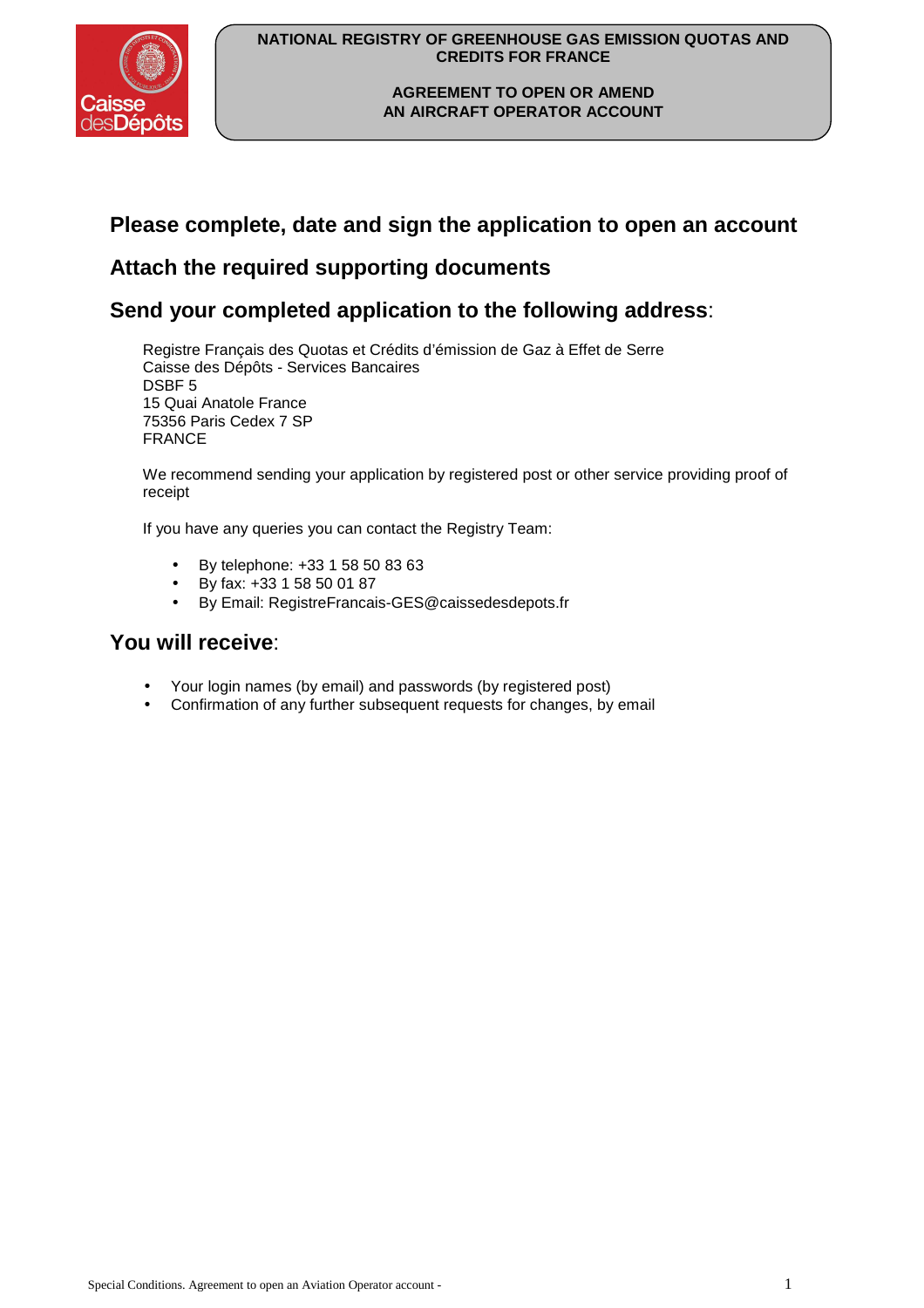

### **AGREEMENT TO OPEN OR AMEND AN AIRCRAFT OPERATOR ACCOUNT**

 $\Box$  Application to open a new Aviation Operator account or

 $\Box$  Changes to account no. EU-100-

## **ABOUT THE AVIATION OPERATOR**

### **Mandatory data**

| <b>COMPANY INCORPORATION NUMBER:</b><br>FULL ADDRESS OF REGISTERED OFFICE (including State or Region and Country): - |
|----------------------------------------------------------------------------------------------------------------------|
|                                                                                                                      |
|                                                                                                                      |
|                                                                                                                      |
|                                                                                                                      |
| UNIQUE IDENTIFIER                                                                                                    |
| ICAO INDICATOR (if known)                                                                                            |
|                                                                                                                      |
| MONITORING PLAN IDENTIFICATION CODE                                                                                  |
| FIRST YEAR TO WHICH EMISSIONS MONITORING PLAN APPLIES ___________                                                    |

| LEGAL REPRESENTATIVE |  |
|----------------------|--|
|                      |  |
|                      |  |
|                      |  |
| <b>Email:</b>        |  |

 *I certify that all information given in these Special Conditions is accurate.* 

*I have read and understood the regulations applying to the European Union Registry.* 

 *I have read and understood the terms of the "Aviation Operator" section of the General Conditions of the Agreement to open and hold an account, and accept all of the provisions therein.* 

 *I have read and understood the General Conditions of Use of the registry's site and accept all of the provisions therein.* 

 *I do not wish the French Registry to include information relating to the name, address, locality, post code, country, telephone number, fax number or email address of the main and secondary authorised representatives for the account in its published reports.* 

 *I understand and accept that all documents which I submit will be retained for a period of 15 years after closure of the account(s) to which they pertain.* 

#### **EXECUTED AT: ON:**

**SIGNATURE OF THE LEGAL REPRESENTATIVE (or authorised person):**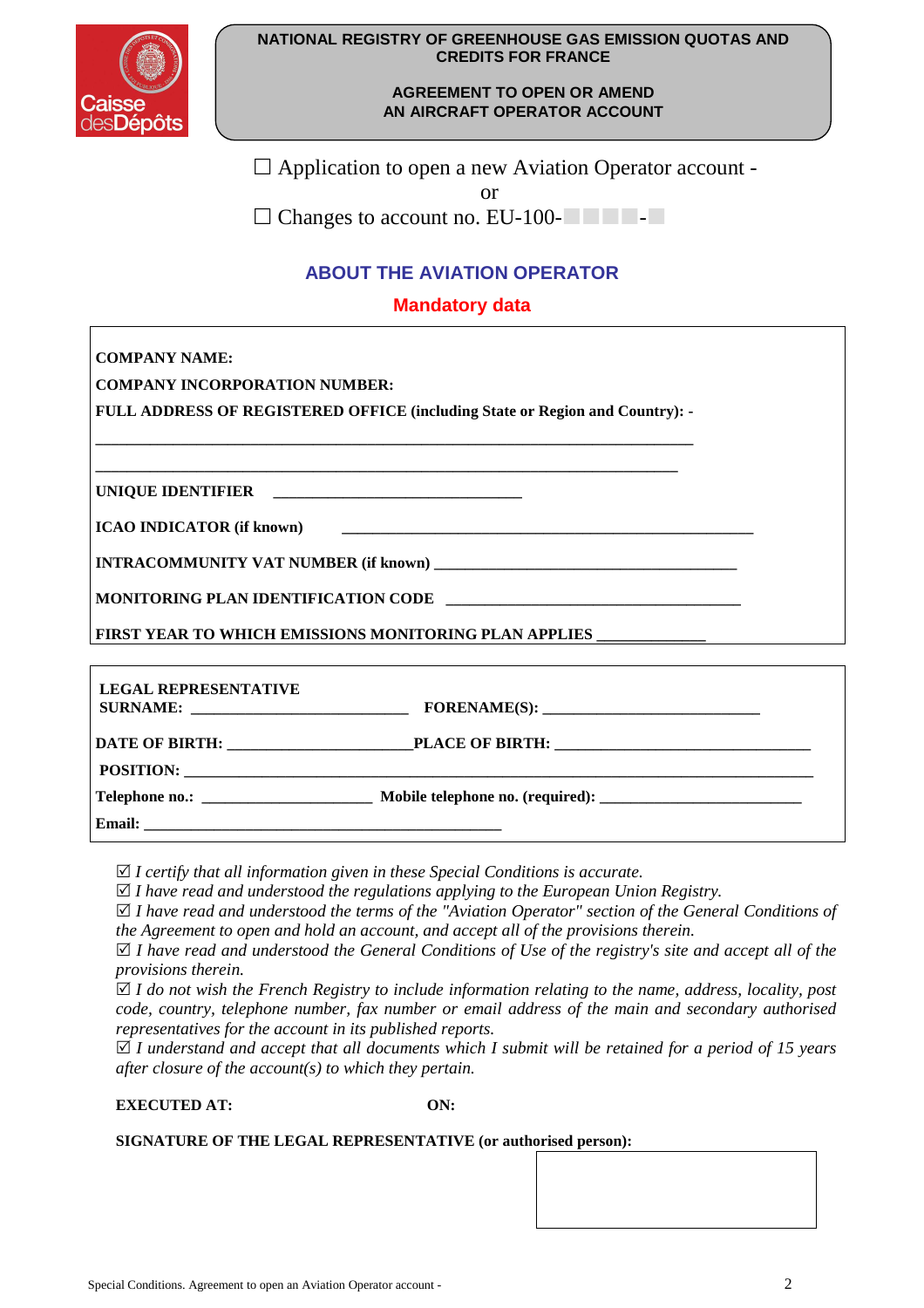

### **AGREEMENT TO OPEN OR AMEND AN AIRCRAFT OPERATOR ACCOUNT**

## $\Box$  Application to open a new Aviation Operator account or  $\Box$  Changes to account no. EU-100-

### **INFORMATION ABOUT THE CONTACT PERSON IN THE RESPONSIBLE MEMBER STATE**

## **Optional data**

| <b>SURNAME AND FORENAME:</b>                                                      |  |  |  |
|-----------------------------------------------------------------------------------|--|--|--|
| FULL BUSINESS ADDRESS (including State or Region and Country): __________________ |  |  |  |
|                                                                                   |  |  |  |
|                                                                                   |  |  |  |

## **INFORMATION ABOUT THE AVIATION OPERATOR ACCOUNT**

### **Mandatory data**

**ACCOUNT HOLDER: \_\_\_\_\_\_\_\_\_\_\_\_\_\_\_\_\_\_\_\_\_\_\_\_\_\_\_\_\_\_\_\_\_\_\_\_\_\_\_\_\_\_\_\_\_\_\_\_\_\_\_\_\_\_\_ (By default, company name or name of the operator)**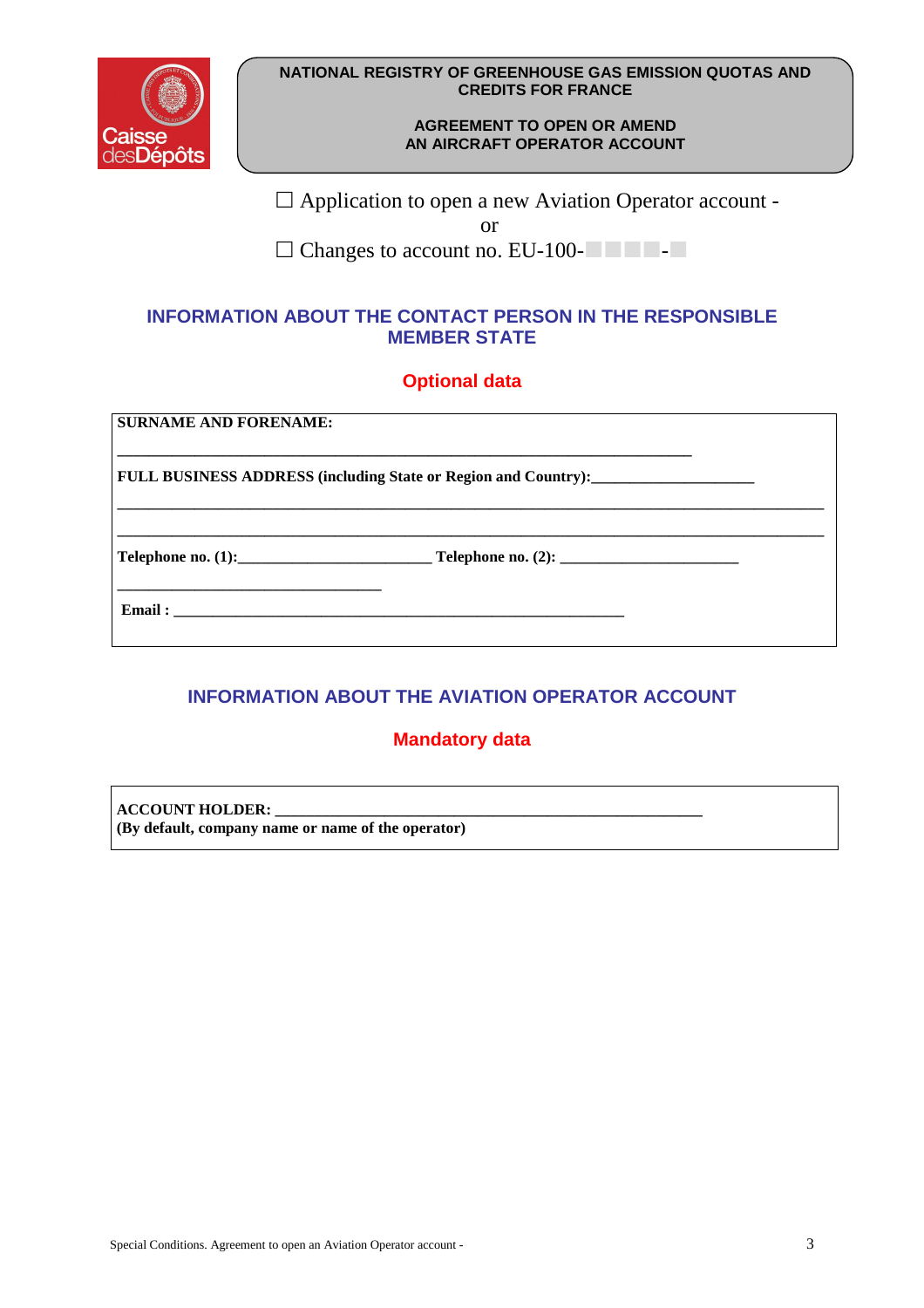

#### **AGREEMENT TO OPEN OR AMEND AN AIRCRAFT OPERATOR ACCOUNT**

| $\Box$ Application to open a new Aviation Operator account - |  |
|--------------------------------------------------------------|--|
|                                                              |  |

or

 $\Box$  Changes to account no. EU-100-

### **INFORMATION ABOUT THE TWO PERSONS AUTHORISED TO REQUEST BUT NOT TO VALIDATE TRANSACTIONS**

The regulations require the appointment of two separate authorised persons.

|                                      |                                                                                                                      | <b>Mandatory data</b>                                                                                              |                    |
|--------------------------------------|----------------------------------------------------------------------------------------------------------------------|--------------------------------------------------------------------------------------------------------------------|--------------------|
|                                      | <b>SURNAME AND FORENAME:</b>                                                                                         |                                                                                                                    |                    |
| REQUEST BUT NOT TO                   | DATE OF BIRTH: $_{--}/_{--}/_{---}$ PLACE OF BIRTH<br>FULL BUSINESS ADDRESS (including State or Region and Country): |                                                                                                                    |                    |
| <b>TRANSACTIONS</b>                  |                                                                                                                      |                                                                                                                    |                    |
| <b>AUTHORISED TO</b><br>VALIDATE     |                                                                                                                      |                                                                                                                    |                    |
|                                      |                                                                                                                      |                                                                                                                    |                    |
|                                      | <b>Signature Specimen</b><br>(Two identical signatures)                                                              | <b>Signature 1</b>                                                                                                 | <b>Signature 2</b> |
|                                      |                                                                                                                      | <b>Mandatory data</b>                                                                                              |                    |
|                                      | <b>SURNAME AND FORENAME:</b>                                                                                         |                                                                                                                    |                    |
| TO REQUEST BUT NOT<br>曰              |                                                                                                                      | DATE OF BIRTH: _ _ / _ _ / _ _ _ PLACE OF BIRTH_<br>FULL BUSINESS ADDRESS (including State or Region and Country): |                    |
| VALIDATE TRANSACTIONS                |                                                                                                                      | <u> 1980 - Johann Barn, margaret eta biztanleria (h. 1980).</u>                                                    |                    |
|                                      |                                                                                                                      |                                                                                                                    |                    |
| <b>AUTHORISED</b><br><b>AUTHORIS</b> |                                                                                                                      |                                                                                                                    |                    |
|                                      | <b>Signature Specimen</b><br>(Two identical signatures)                                                              | <b>Signature 1</b>                                                                                                 | <b>Signature 2</b> |